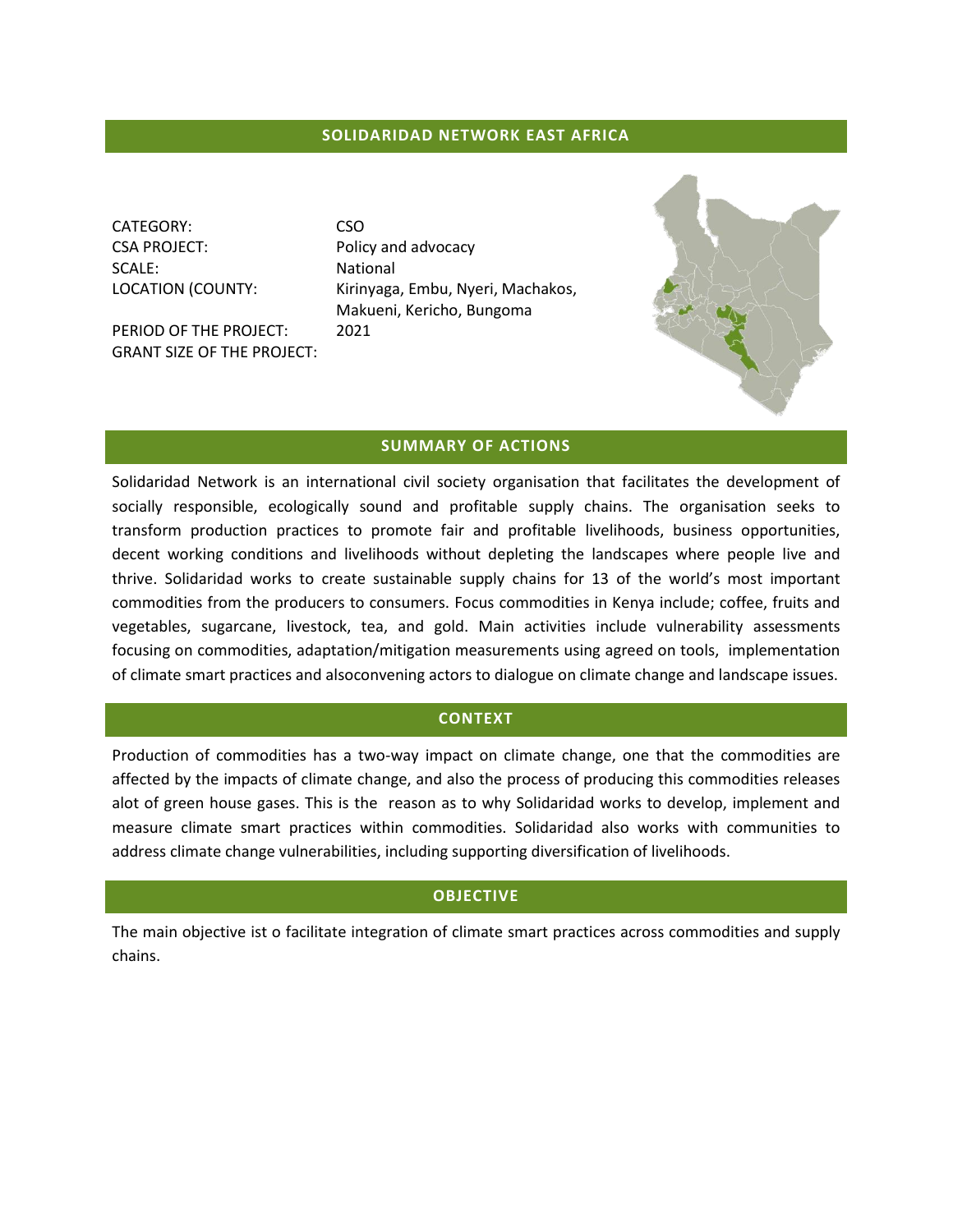# **KEY INTERVENTIONS**

| <b>FARM LEVEL</b>        | <b>TARGET (NO OF</b><br><b>FARMERS)</b> | <b>INDICATORS MONITORED</b>                  |
|--------------------------|-----------------------------------------|----------------------------------------------|
| Agroforestry (use of     | 10,000                                  | Number of fields under agroforestry          |
| shade trees)             |                                         | practices.                                   |
| Promotion of drought     | 10,000                                  | Type of adaptive varieties identified        |
| tolerant/adaptive        |                                         | Number of farmers changing varieties in      |
| varieties.               |                                         | response to the changing climate             |
| Climate information      | 3000                                    | Number of farmers adjusting practices in     |
| services                 |                                         | response to the changing climate.            |
| Soil management          | 10,000                                  | Number of farmers acting upon                |
|                          |                                         | recommendations of soil testing              |
| Water management         | 3000                                    | Number of farmers establishing water         |
|                          |                                         | harvesting kits                              |
| Integrated waste         | 300                                     | Number of cooperatives/processing            |
| management               |                                         | producers integrating waste management       |
|                          |                                         | interventions.                               |
| Efficient fertilizer use | 3000                                    | Number of farmers using efficient fertilizer |
|                          |                                         | application techniques.                      |

| <b>BEYOND FARM LEVEL</b>                        | <b>TARGET</b><br><b>BENEFICIARIES/SUPPLY</b><br><b>CHAINS</b> | <b>INDICATORS MONITORED</b>                 |
|-------------------------------------------------|---------------------------------------------------------------|---------------------------------------------|
| Vulnerability                                   | 4                                                             | Number of commodity vulnerability           |
| assessments                                     |                                                               | assessments conducted.                      |
| Mitigation measurement                          | 4                                                             | Type of GHG emission hotspots identified    |
|                                                 |                                                               | along the commodity chain                   |
| Adaptation measurement                          | Farmers (4)                                                   | Number of farmers undertaking adaptation    |
|                                                 |                                                               | practices                                   |
| Waste management                                | 4 pilots                                                      | Type of interventions on waste management   |
|                                                 |                                                               | at factory level                            |
| Establishment of                                | Communities                                                   | Number of decisions made at landscape level |
| landscape actors based                          |                                                               | to protect the environment                  |
| on ecosystems                                   |                                                               |                                             |
| Facilitating access to                          | Producers (3000)                                              | Number of producers/SME accessing climate   |
| climate finance by SME                          |                                                               | finance                                     |
| Use of digital                                  | Farmers (3000)                                                | Number of farmers reached with the digital  |
| technologies in collecting                      |                                                               | technologies                                |
| adaptation and                                  |                                                               |                                             |
| mitigation data                                 |                                                               |                                             |
| Gender (Youth and                               | Youth and women                                               | Number of women farmers reached             |
| Women inclusion in CSA)                         |                                                               |                                             |
| CSA based access to<br>markets and value chains | <b>Farmers</b>                                                | Commodity markets accessed                  |